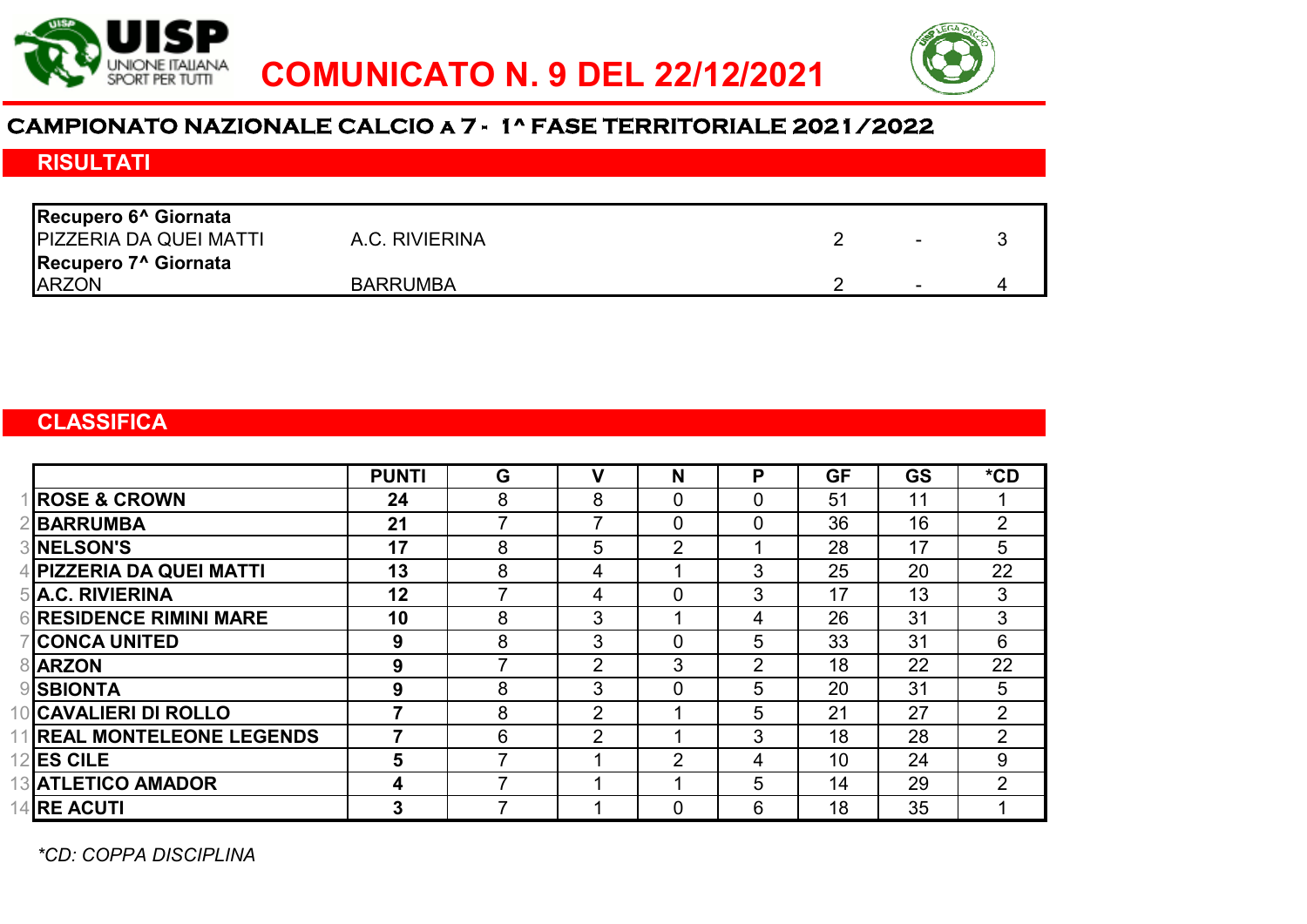9^ Giornata

| <b>ARZON</b>            | <b>MAR</b> | $11-gen$  | 21:00 | <b>MISANO</b> |
|-------------------------|------------|-----------|-------|---------------|
| <b>CONCA UNITED</b>     | <b>MAR</b> | $11-gen$  | 22:00 | <b>MISANO</b> |
| A.C. RIVIERINA          | <b>MAR</b> | $11-gen$  | 21.30 | <b>STELLA</b> |
| <b>RE ACUTI</b>         | <b>MER</b> | $12$ -gen | 20.30 | <b>STELLA</b> |
| <b>ES CILE</b>          | <b>MER</b> | $12$ -gen | 21:30 | <b>STELLA</b> |
| <b>ATLETICO AMADOR</b>  | <b>GIO</b> | $13$ -gen | 20:00 | <b>STELLA</b> |
| <b>ROSE &amp; CROWN</b> | GIO        | $13$ -gen | 21:00 | <b>STELLA</b> |
|                         |            |           |       |               |
| <b>RE ACUTI</b>         | <b>MAR</b> | 04-gen    | 20.30 | <b>STELLA</b> |
|                         |            |           |       |               |

### PROVVEDIMENTI DISCIPLINARI

### AMMONIZIONI:

PIERI MICHELE (BARRUMBA)

### DIFFIDE:

raggiunta seconda/quinta ammonizione DOLCI NICOLO (ARZON) VORABBI MARCO (ES CILE) PAZZINI LUCA (ES CILE) TACCHI FILIPPO (PIZZERIA DA QUEI MATTI) DONATI DAVIDE (NELSON'S) MONALDINI JACOPO (PIZZERIA DA QUEI MATTI) BINOTTI THOMAS (PIZZERIA DA QUEI MATTI) ASA VALON (ARZON)

#### SQUALIFICHE: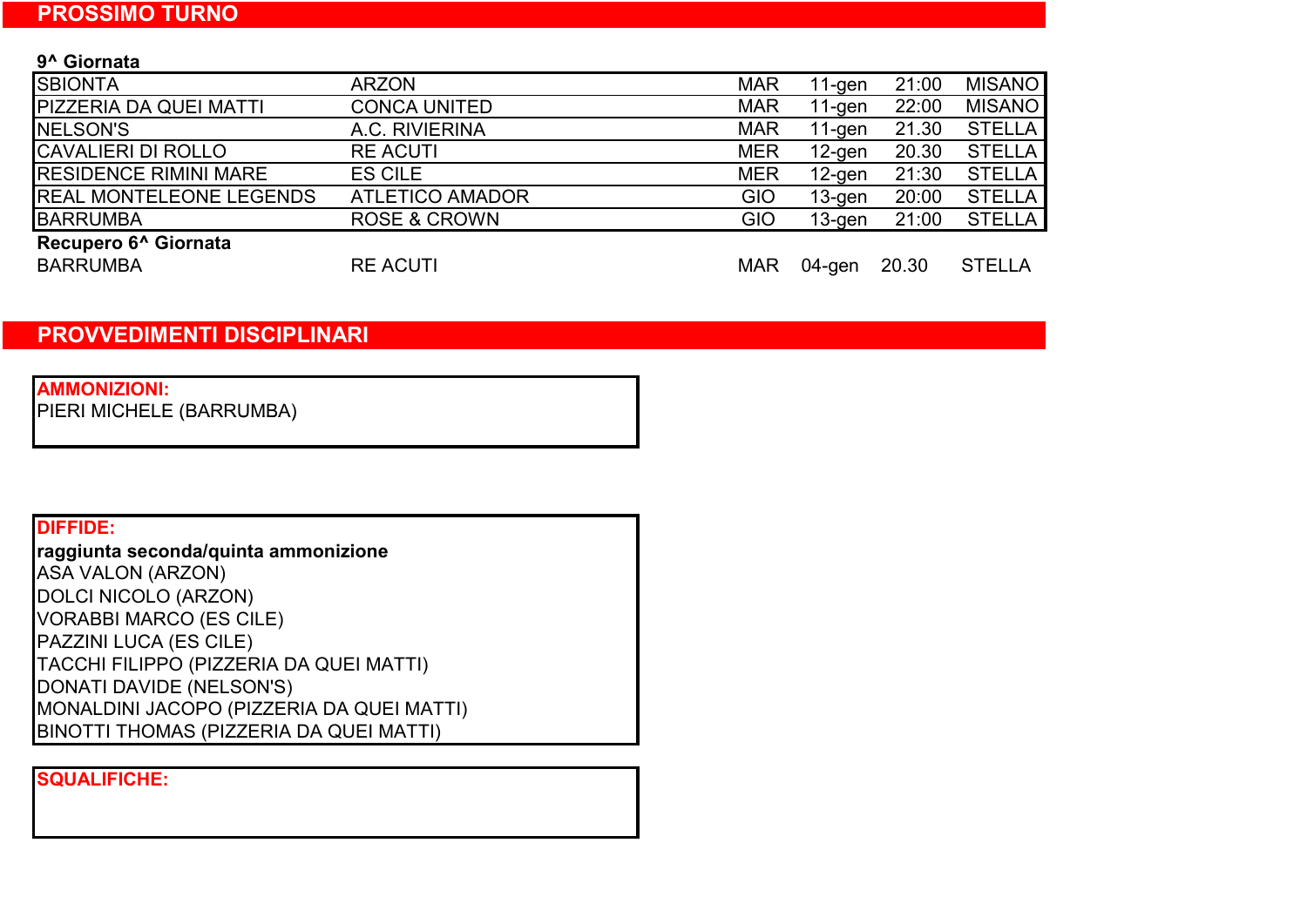### CLASSIFICA MARCATORI

### 22 GOL

KLYVCHUK DENIS (ROSE AND CROWN)

## 13 GOL

MILETTI ANDREA (ROSE AND CROWN)

### 10 GOL

PANTIRU CEZAR STEFANUT (CONCA UNITED)

### 8 GOL

INNOCENTI WILLIAM (BARRUMBA CALCIO) PERILLI STEFANO (A.C. RIVIERINA) CONTI FILIPPO (REAL MONTELEONE LEGENDS)

## 7 GOL

SULPIZIO GIACOMO (ROSE & CROWN) MEDI FILIPPO (SBIONTA) ANTOLINI DAVID (ARZON) FORCELLINI LORENZO (PIZZERIA DA QUEI MATTI) FATTORI ENRICO (BARRUMBA CALCIO) SANNINO DANILO (RESIDENCE RIMINI MARE)

# 6 GOL

RICCHIUTI ADRIAN (NELSON'S) ESPOSTO GENNARINO (NELSON'S) SPADONI NICOLA (NELSON'S) MARINUCCI ALBERTO (RESIDENCE RIMINI MARE) LALA CRISTIAN LUCIAN (CONCA UNITED)

### 5 GOL

LOGHIN SORIN GABRIEL (CONCA UNITED) COZZOLINO JVAN (PIZZERIA DA QUEI MATTI) MAZZOLI DANIELE (ARZON)